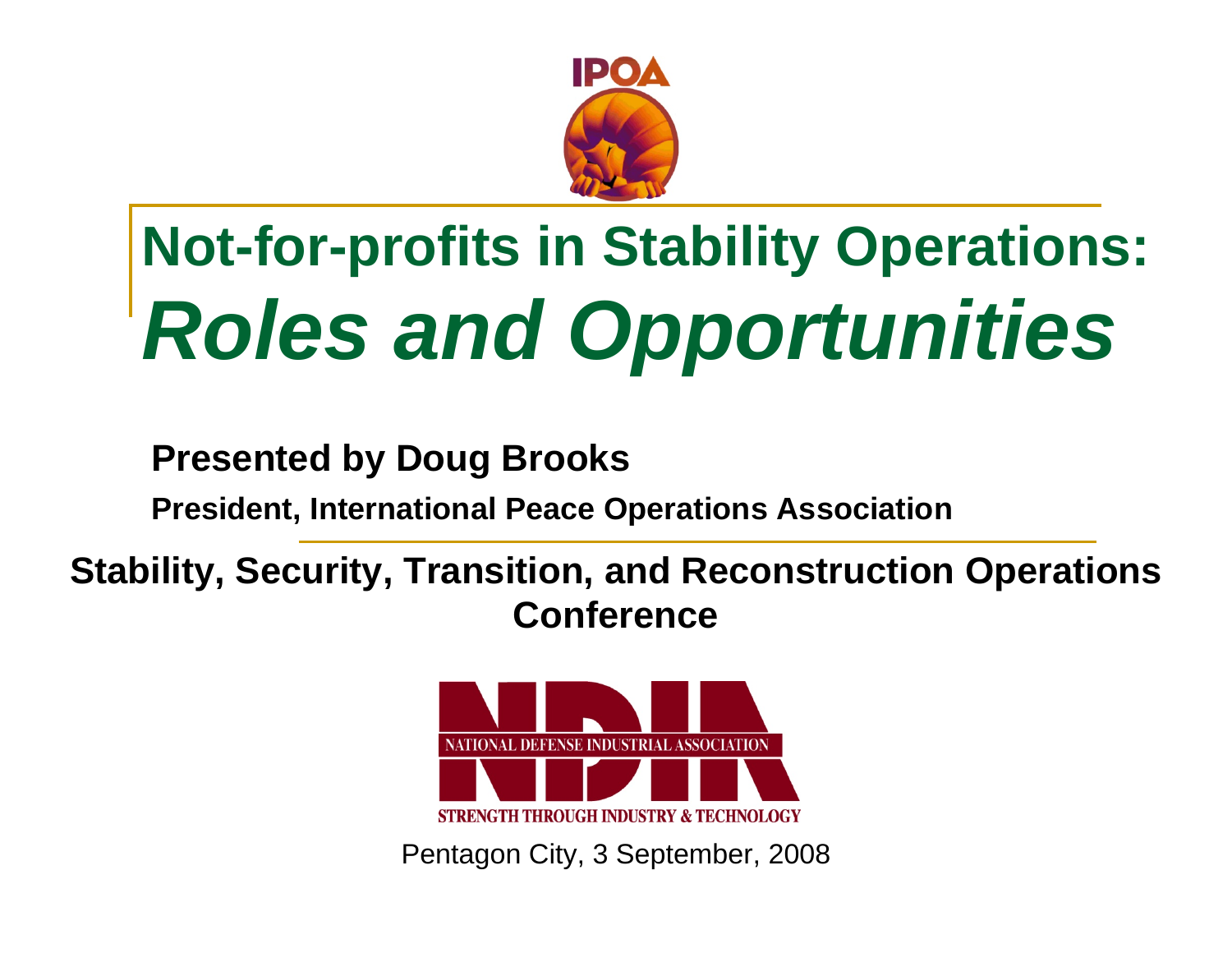

## *"Westernless" Peacekeeping*

- pa.<br>Kabupatèn **Lack of political will.**
- **Militaries smaller.**
- pa.<br>Kabupatèn **PKOs often ignored.**
- parties<br>Parties **Vast underfunding.**
- *Abdication of the West***!**



1900 L STREET, NW, SUITE 320 | WASHINGTON, D.C. 20036 (T): (202) 464-0721 | (F): (202) 464-0726 | IPOA@IPOAONLINE.ORG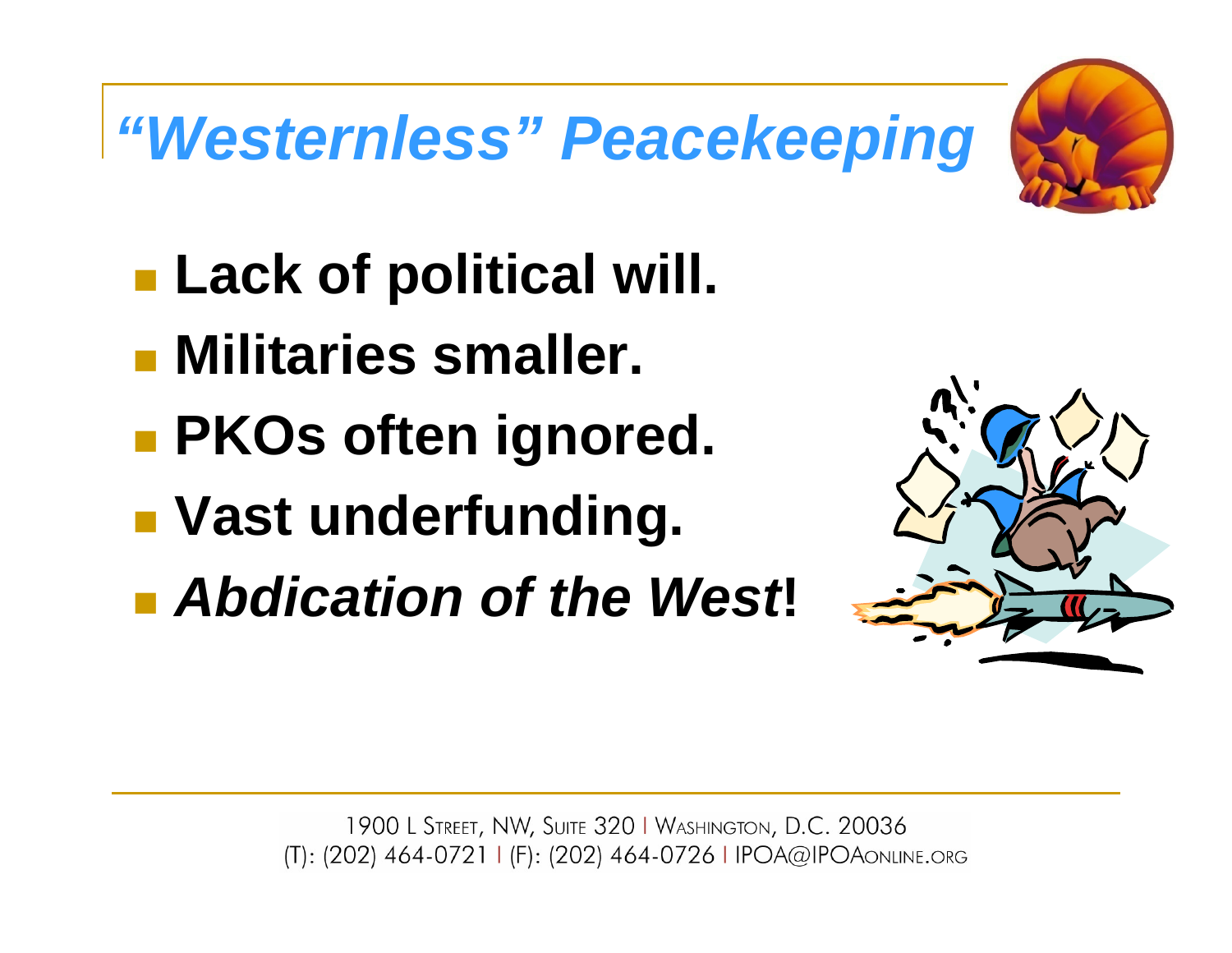# **Non-Profits filling the gaps**



- ■ Significant moral advantages
	- □ Widespread popular support
	- □ Vs. mixed popular view of military and private sector

### **Low profile**

- $\Box$ Often operate long before official mission
- □ Can do projects with less political risk
- Cooperation with local civil society
- Off-budget-budget not from larger mission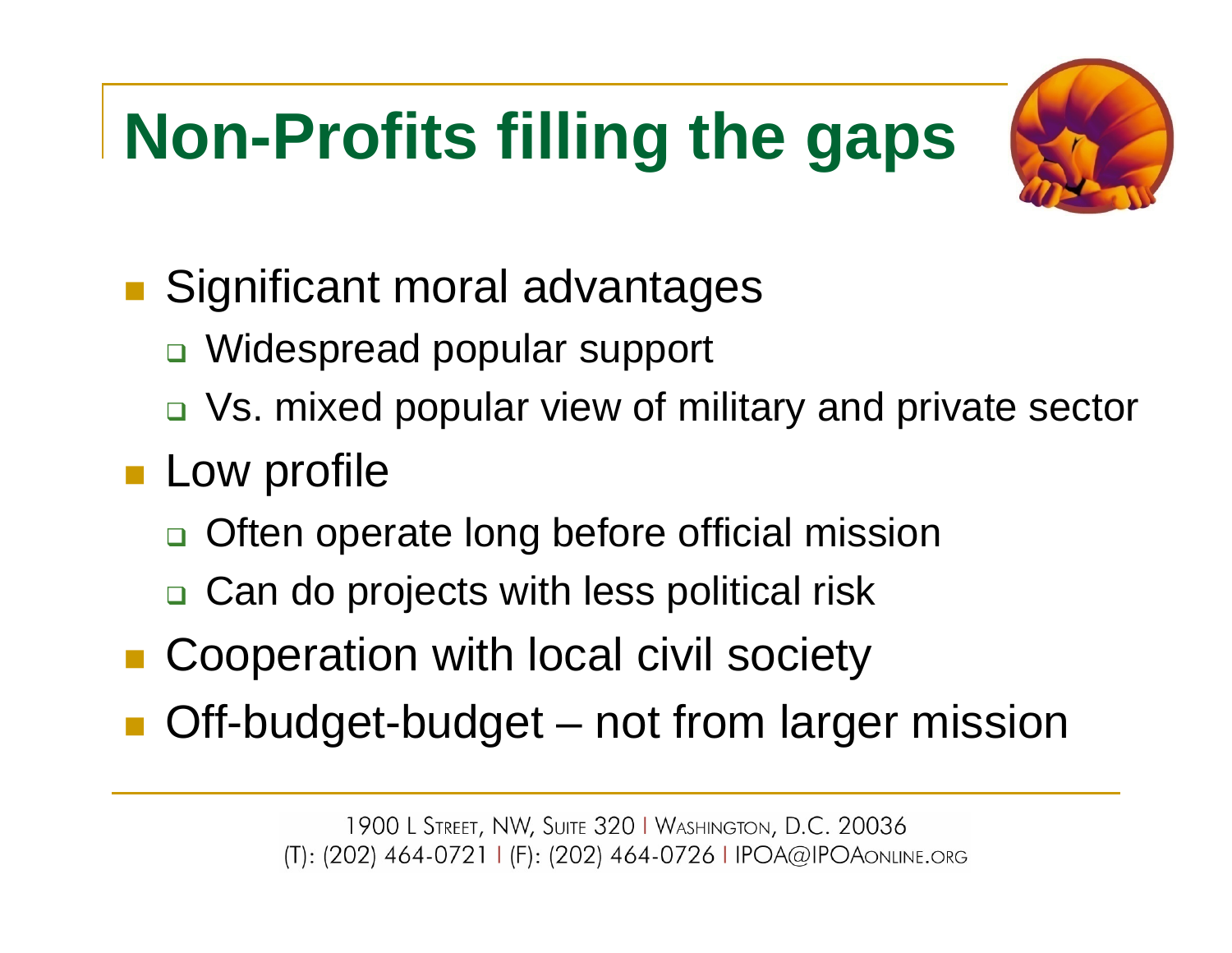# **Advantages for Non-Profits**



- Often bring enormous regional expertise
- Independent funds extremely cost effective
- **Utilization and capacity building with locals**
- **Specialties in small, ignored niche projects**
- Can support long-term projects gov'ts can't
- Step in when int'l community fails
- Bring attention and funding to 'orphan' conflicts
- Can do reconciliation projects better

1900 L STREET, NW, SUITE 320 | WASHINGTON, D.C. 20036 (T): (202) 464-0721 | (F): (202) 464-0726 | IPOA@IPOAONLINE.ORG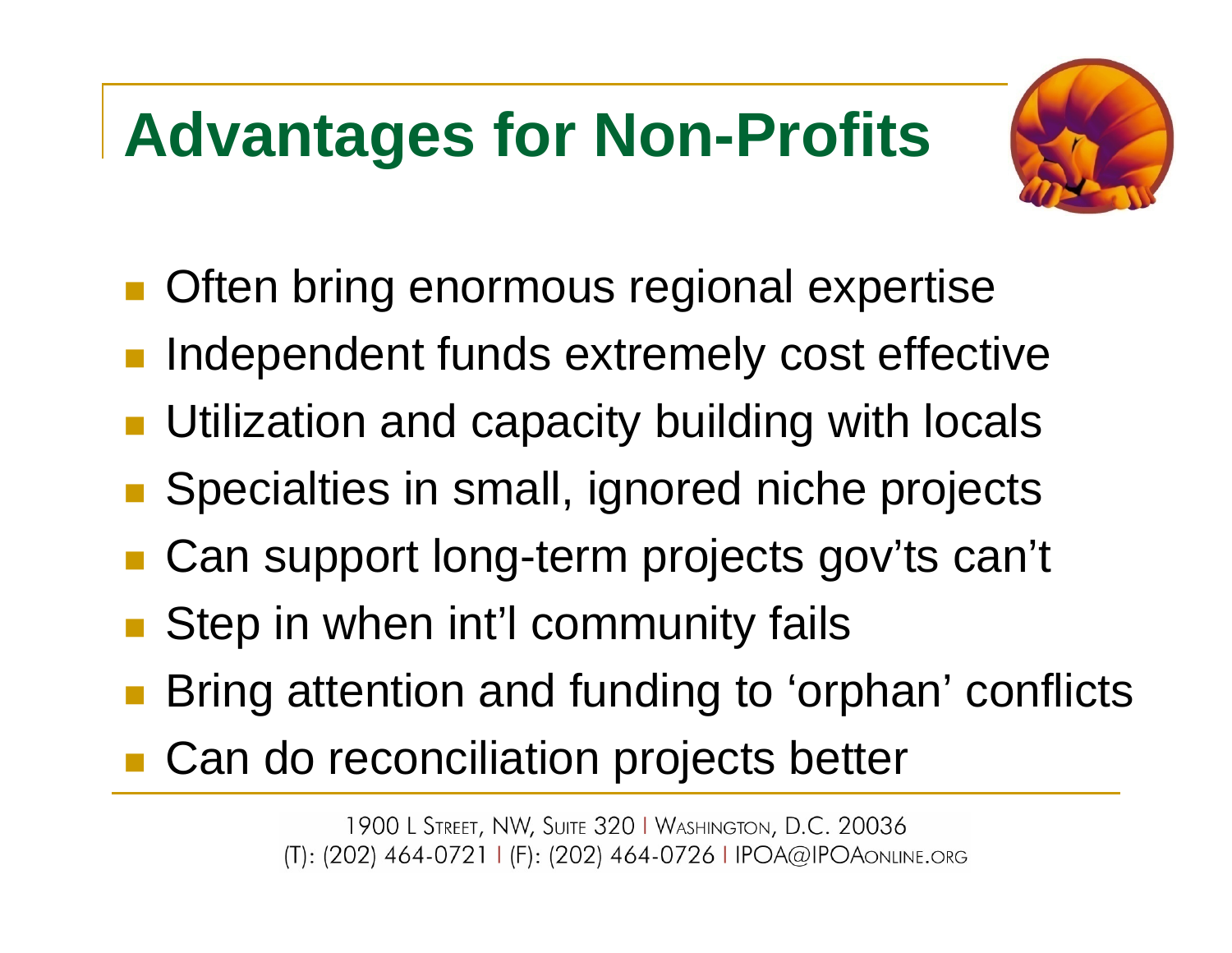### **Disadvantages for Non-Profits I**



- Risk Averse
	- □ NGO casualties often cause exodus
	- □ Avoid use of security, especially robust security
	- □ Public withdrawal can create political heat
- **E** Coordination issues
	- $\Box$  Independence can cause duplicate projects
	- □ Projects can complicate larger mission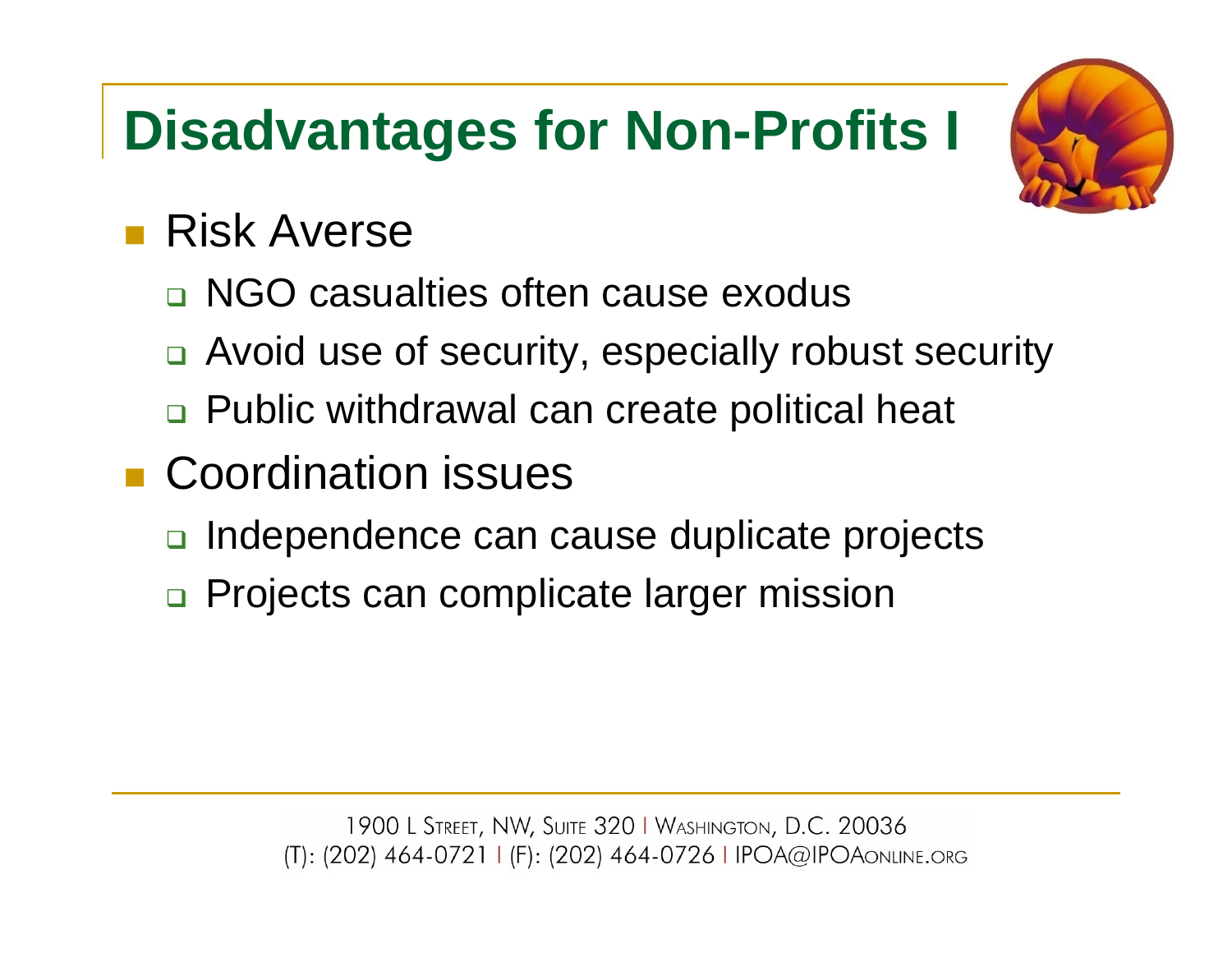## **Disadvantages for Non-Profits II**

- Military Averse
	- Many non-profits shun military contacts
	- □ Can generate anti-military hostility
- **Independently focused** 
	- May have special interests at odds with mission
		- П Support for minority groups
		- $\Box$ Gender empowerment programs
	- □ Noble causes may cause political difficulties
	- $\Box$ Religious-based groups can create own problems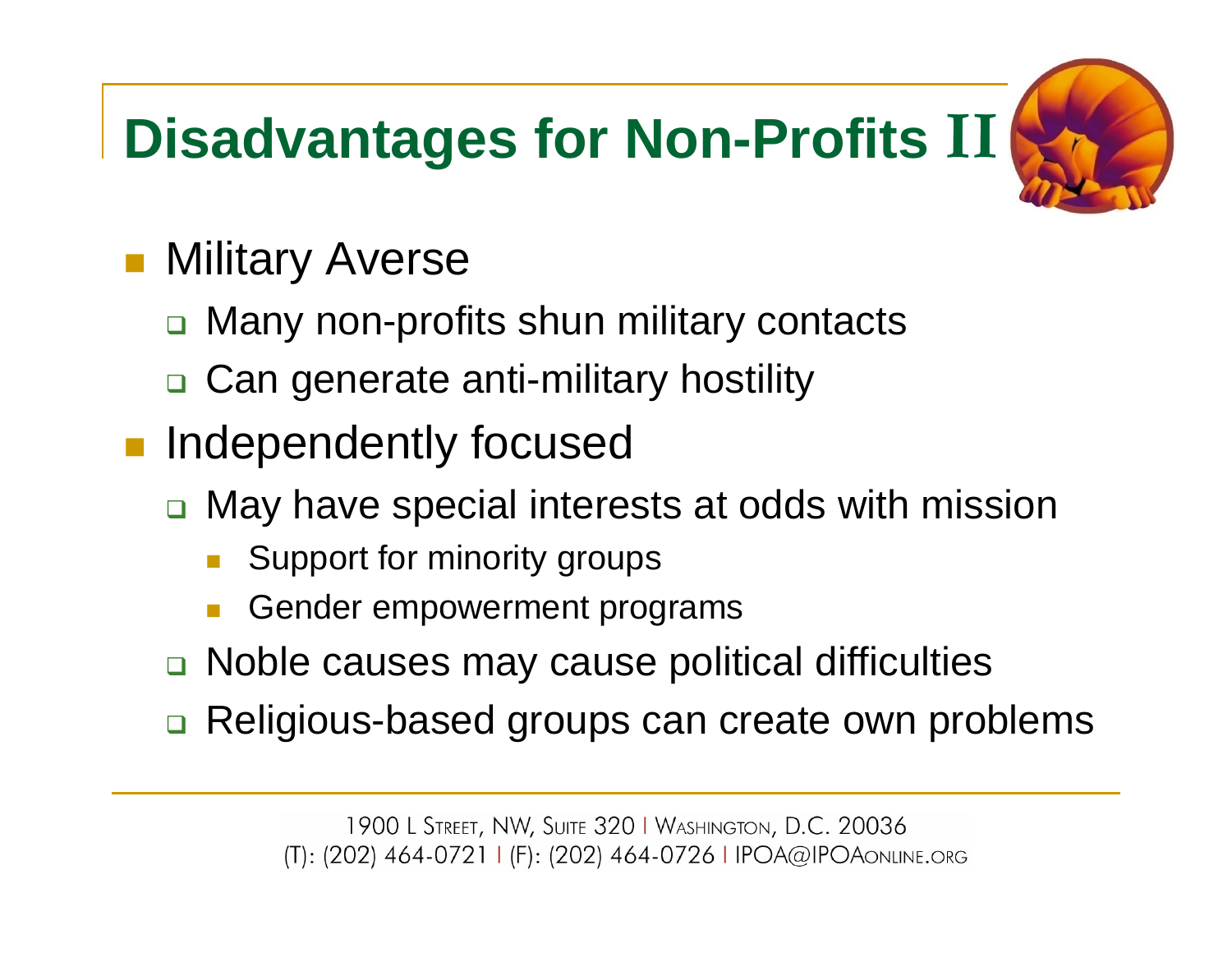### In sum . . .



- **Non-profit community brings enormous value** and expertise to operations.
- **Nixed quality and motivations.**
- **Establishing informal communications allow** use of expertise and help coordination.
- **Ultimately, non-profit community is the driving** force – moral and political - spurring and supporting many ongoing PKOs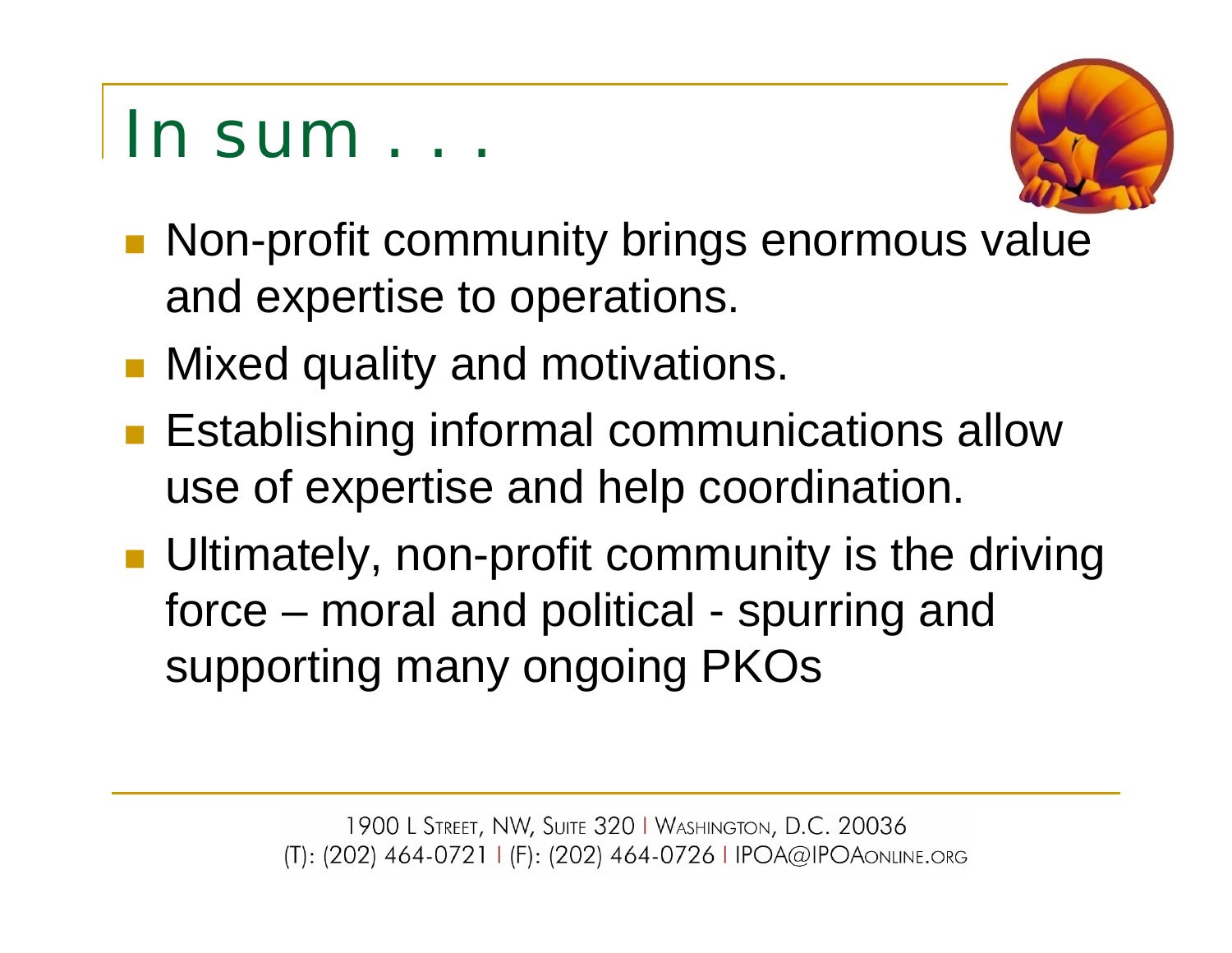

### International Peace Operations Association

- **Not for Profit.**
- **Industry Assn.**
- **Improve PKOs.**
- **Code of Conduct.**
- **Service Service Regulation and Law.**
- **Advocacy and Education.**